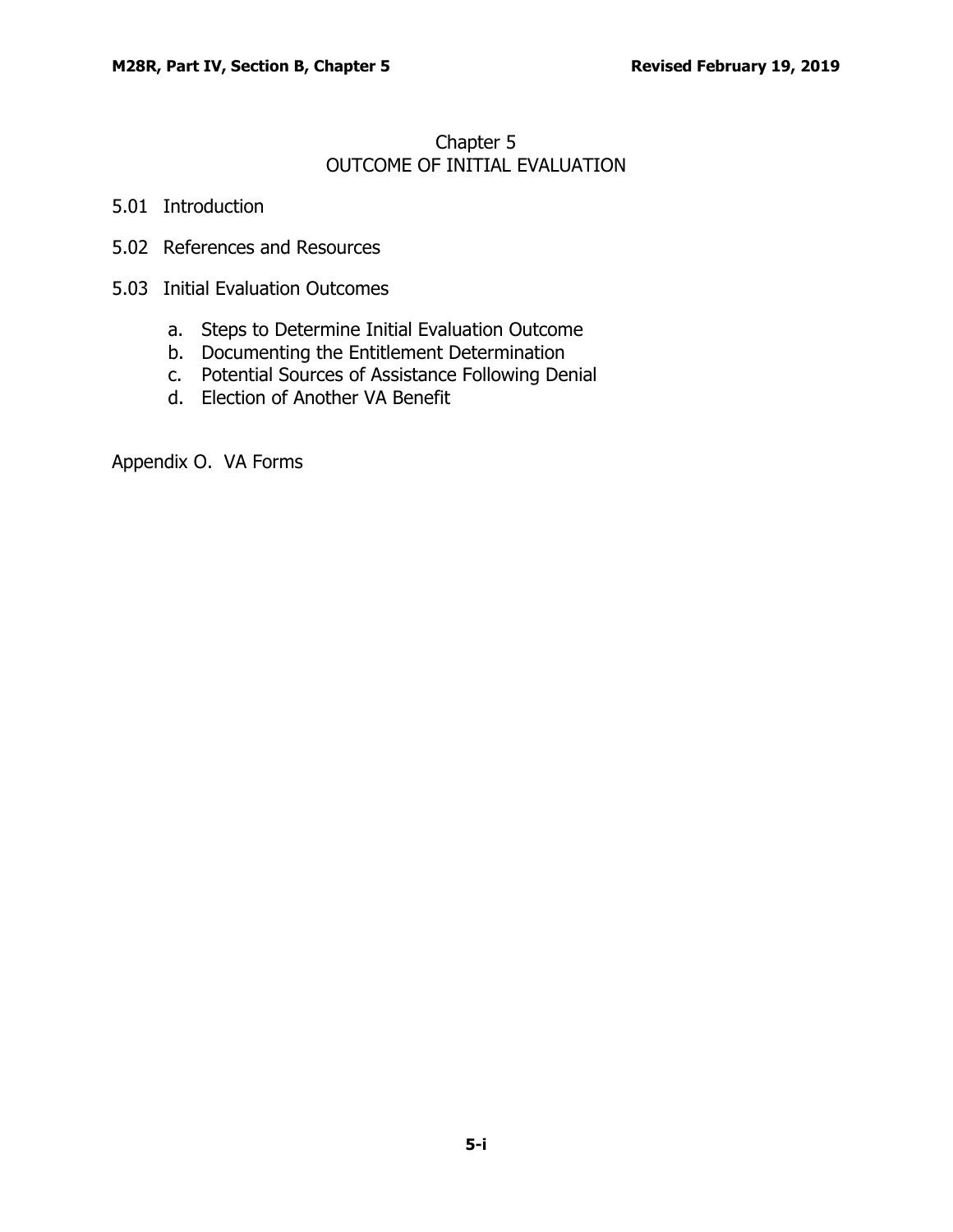## Chapter 5 OUTCOME OF INITIAL EVALUATION

## <span id="page-1-0"></span>5.01 Introduction

Every initial evaluation has an outcome and steps the Vocational Rehabilitation Counselor (VRC) must take based on the entitlement decision. This section contains the steps to take if the Veteran or Servicemember is found entitled to services and how to close the case if he/she is found not entitled to Chapter 31 services.

- <span id="page-1-1"></span>5.02 References and Resources (Change Date February 19, 2019)
	- Laws: 38 United States Code (U.S.C.) 3117
	- Regulations: 38 Code of Federal Regulations (CFR) 21.198
	- VA Forms (VAF): VAF 28-1902b, Counseling Record-Narrative Report VAF 20-0998, Your Rights to Seek Further Review of our Decision (Note – this form replaced all versions of VAF 4107 effective February 19, 2019)
- <span id="page-1-3"></span><span id="page-1-2"></span>5.03 Initial Evaluation Outcomes
	- a. Steps to Determine Initial Evaluation Outcome (Change Date February 19, 2019)

The following chart provides guidance on possible initial evaluation outcomes, and how to process claims properly.

The case manager must keep EP status open while conducting vocational exploration and follow-up counseling activities for items 1 through 6 listed below.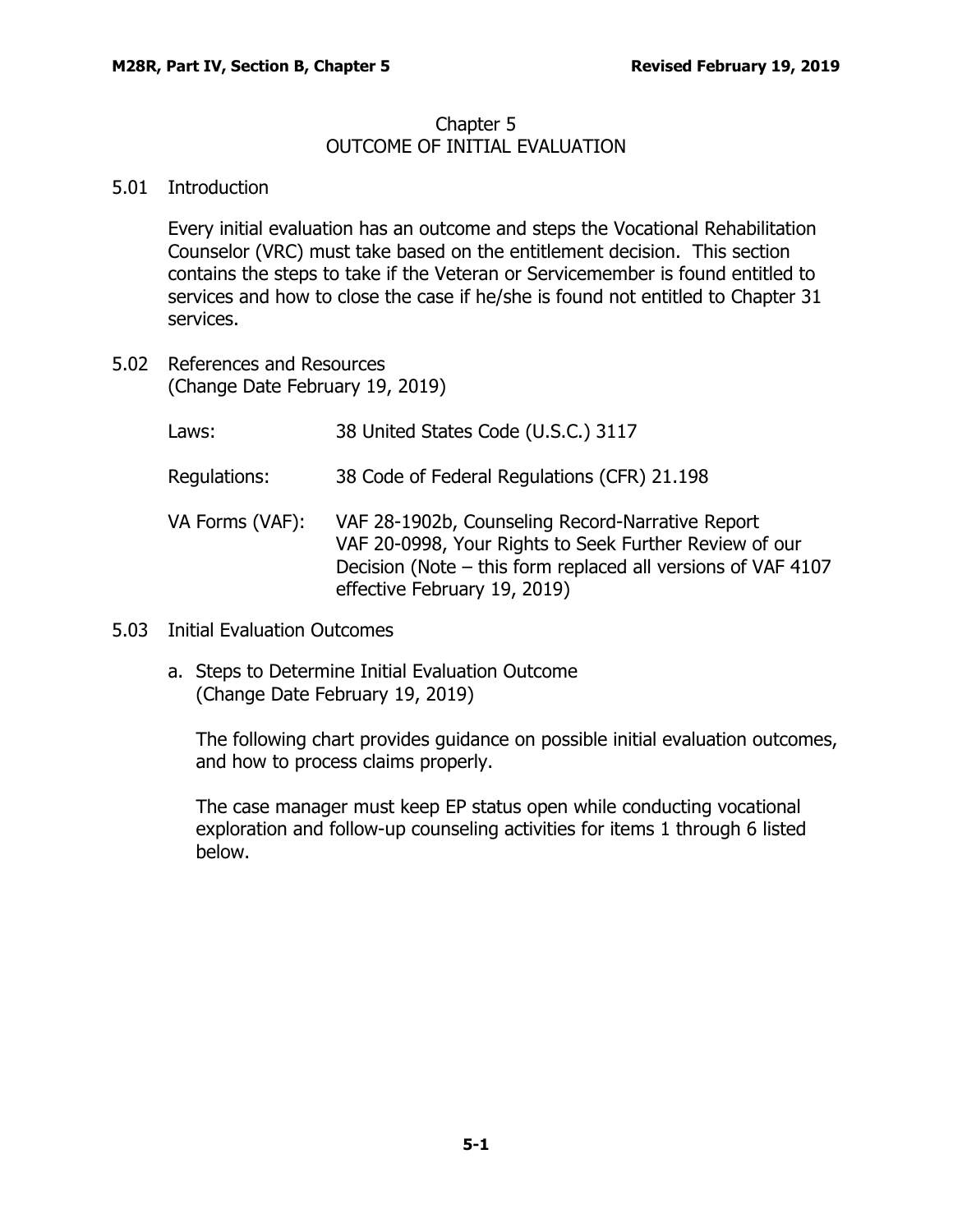| <b>Possible Initial Evaluation</b><br>Outcomes                                                                                                                                                                                                 | <b>Case Manager Activity Required</b>                                                                                                                                                                                                                 |
|------------------------------------------------------------------------------------------------------------------------------------------------------------------------------------------------------------------------------------------------|-------------------------------------------------------------------------------------------------------------------------------------------------------------------------------------------------------------------------------------------------------|
| Evaluation is completed. The<br>Veteran is entitled to Chapter 31<br>benefits, but he/she does not<br>pursue claim by developing a<br>rehabilitation plan, or he/she<br>declined services, including when<br>the Veteran elects to use his/her | Send the Veteran a notification letter<br>with 30-day due process before taking<br>the adverse action. Do not move case<br>to Interrupted (INT) Status during due<br>process period.<br>If Veteran does not respond after the                         |
| Chapter 33 benefits.                                                                                                                                                                                                                           | 30-day period, close EP status with<br>Reason Code (RC) 03 using the date of<br>the decision and open Discontinued<br>(DIS) Status using the same date the<br>EP status is closed.                                                                    |
|                                                                                                                                                                                                                                                | A Detailed Reason Code (DRC) must<br>be selected to provide the reason for<br>using RC 03.                                                                                                                                                            |
|                                                                                                                                                                                                                                                | Notify applicant of the discontinuance<br>in writing and provide VAF 20-0998 at<br>the time of closure.                                                                                                                                               |
| <b>Individualized Written</b><br>Rehabilitation Plan (IWRP) is<br>developed and signed by the<br><b>Vocational Rehabilitation</b><br>Counselor (VRC) and the Veteran.                                                                          | Close EP status with RC 05 using the<br>date the IWRP is signed by both<br>parties, and open Rehabilitation to the<br>point of Employability (RTE) Status<br>using the same date EP status is<br>closed.                                              |
|                                                                                                                                                                                                                                                | The Corporate WINRS (CWINRS)<br>Claims Disposition tab must be<br>updated prior to case status<br>movement.                                                                                                                                           |
|                                                                                                                                                                                                                                                | The close and open date procedures<br>are the same in cases involving<br>retroactive subsistence allowance<br>payments. Therefore, the Master<br>Record may reflect a pay status, which<br>is earlier than the "close" or "open"<br>case status date. |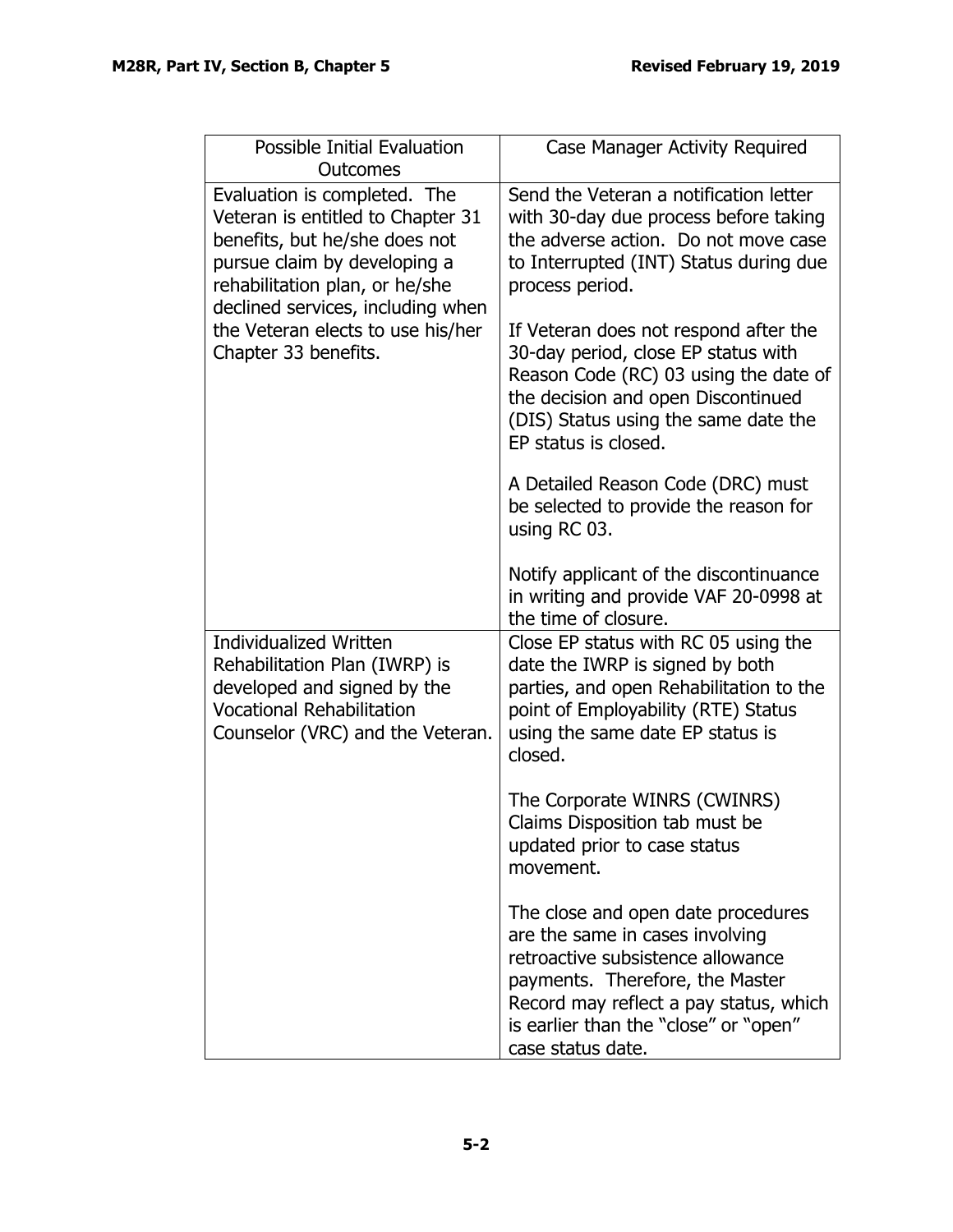| Possible Initial Evaluation<br>Outcomes                                                                                                                                                                                               | Case Manager Activity Required                                                                                                                                                                                                                          |
|---------------------------------------------------------------------------------------------------------------------------------------------------------------------------------------------------------------------------------------|---------------------------------------------------------------------------------------------------------------------------------------------------------------------------------------------------------------------------------------------------------|
| Individualized Extended Evaluation<br>Plan (IEEP) is developed and<br>signed by the VRC and the<br>Veteran.                                                                                                                           | Close EP status with RC 06 using the<br>date the IEEP is signed by both parties<br>and open Extended Evaluation (EE)<br>Status using the same date EP status<br>is closed.<br>The CWINRS Claims Disposition tab<br>must be updated prior to case status |
|                                                                                                                                                                                                                                       | movement.                                                                                                                                                                                                                                               |
| <b>Individualized Employment</b><br>Assistance Plan (IEAP) is<br>developed and signed by the VRC<br>and the Veteran. This option is<br>only available when the Veteran<br>qualifies for employment<br>assistance under 38 U.S.C 3117. | Close EP status with RC 07 using the<br>date the IEAP is signed by both parties<br>and open Job Ready (JR) status using<br>the same date EP status is closed. This<br>is the only time a case will go directly<br>from EP status to JR status.          |
|                                                                                                                                                                                                                                       | If the Veteran requires services in<br>order to become job ready, develop<br>IWRP/IEAP combination plan. See<br>case status movement instructions for<br>IWRP above.                                                                                    |
|                                                                                                                                                                                                                                       | The CWINRS Claims Disposition tab<br>must be updated prior to case status<br>movement.                                                                                                                                                                  |
| Individualized Independent Living<br>Plan (IILP) developed, approved<br>by Vocational Rehabilitation and<br>Employment (VR&E) Officer, and<br>signed by the VRC and the<br>Veteran.                                                   | Case remains in EP status pending<br>approvals, including all required<br>approvals by the Director of VR&E<br>Service.                                                                                                                                 |
|                                                                                                                                                                                                                                       | Close EP status with RC 08 using the<br>date the IILP and approval documents<br>are signed by both parties and open<br>Independent Living (IL) Status using<br>the same date the EP status is closed.                                                   |
|                                                                                                                                                                                                                                       | The CWINRS Claims Disposition tab<br>must be updated prior to case status<br>movement.                                                                                                                                                                  |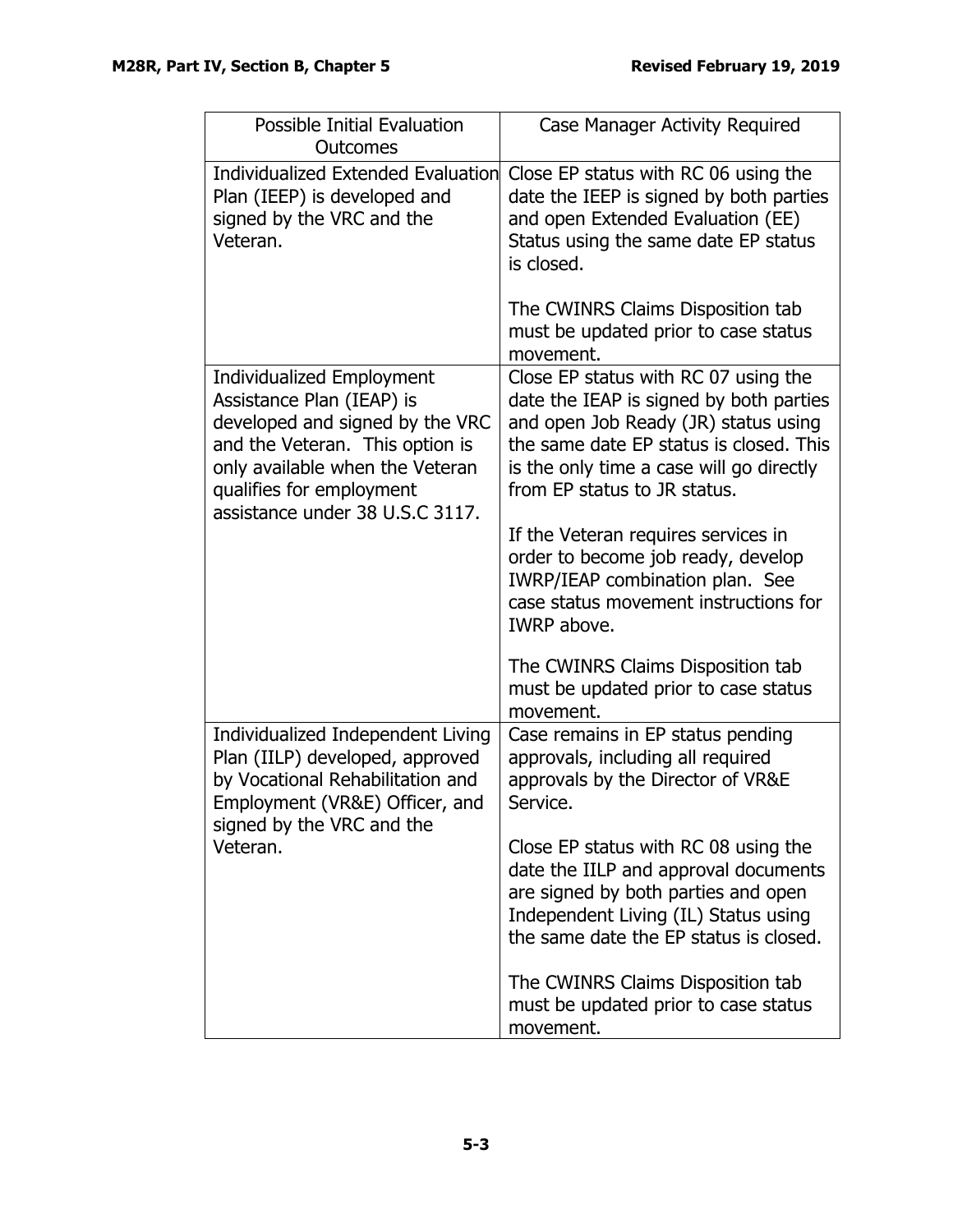| <b>Possible Initial Evaluation</b><br><b>Outcomes</b>                                                                                                                                                           | Case Manager Activity Required                                                                                                                                                                                                                                                                                            |
|-----------------------------------------------------------------------------------------------------------------------------------------------------------------------------------------------------------------|---------------------------------------------------------------------------------------------------------------------------------------------------------------------------------------------------------------------------------------------------------------------------------------------------------------------------|
| Veteran's achievement of a<br>vocational goal is determined not<br>currently reasonably feasible and<br>he/she does not need, is not<br>eligible for, or cannot participate<br>in a plan of IL services at this | Notify the Veteran of the adverse<br>action (denial of any plan of services)<br>in writing and provide VAF 20-0998.<br>Case must remain in EP status during<br>due process period.                                                                                                                                        |
| time.                                                                                                                                                                                                           | VR&E Officer approval is required prior<br>to closure of case. After 30 days,<br>close status with RC 09 using the date<br>of the decision and open DIS status<br>using the same date the EP status is<br>closed. Notify applicant of the<br>discontinuance in writing and provide<br>VAF 20-0998 at the time of closure. |
|                                                                                                                                                                                                                 | After discontinuance, provide Veteran<br>with the required follow up at 6<br>months and 12 months to evaluate if<br>his/her circumstances have changed<br>sufficiently to warrant a re-evaluation<br>of feasibility. Follow-up can be done<br>via phone or letter and documented in<br>a CWINRS note.                     |
| Veteran is determined to have no<br>employment handicap (EH).                                                                                                                                                   | Close EP status with RC 10 using the<br>date of the decision and open DIS<br>status using the same date EP status<br>is closed.                                                                                                                                                                                           |
|                                                                                                                                                                                                                 | Notify the Veteran of the<br>discontinuance in writing and provide<br>VAF 20-0998.                                                                                                                                                                                                                                        |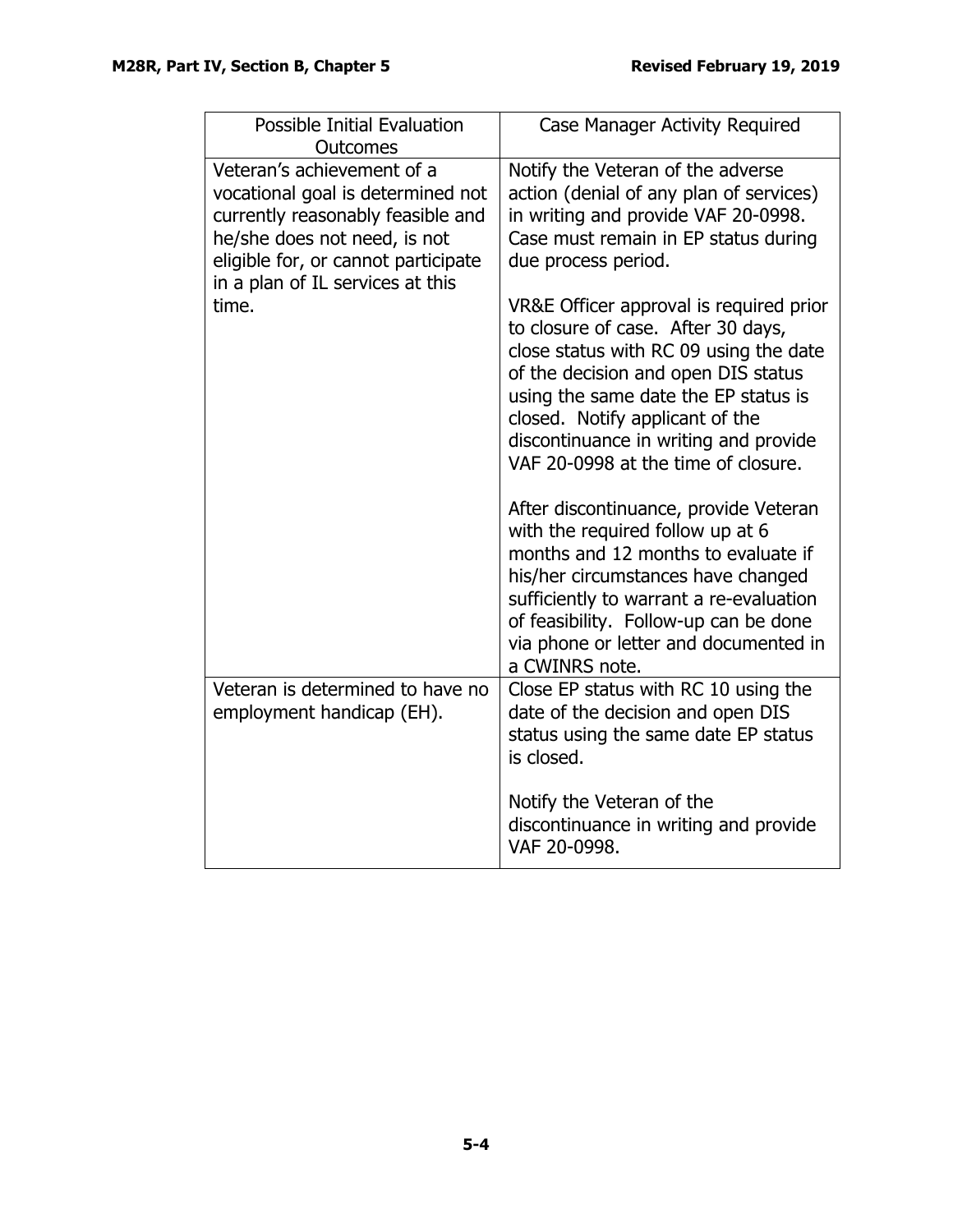| Possible Initial Evaluation<br>Outcomes                                                                                                                                                                                        | Case Manager Activity Required                                                                                                                    |
|--------------------------------------------------------------------------------------------------------------------------------------------------------------------------------------------------------------------------------|---------------------------------------------------------------------------------------------------------------------------------------------------|
| Veteran is determined to have an<br>EH, but no serious employment<br>handicap (SEH) and his/her 48-<br>month entitlement has been<br>exhausted.                                                                                | Close EP status with RC 11 using the<br>date of the decision and open DIS<br>status using the same date EP status<br>is closed.                   |
|                                                                                                                                                                                                                                | Notify the Veteran of the<br>discontinuance and provide VAF 20-<br>0998.                                                                          |
| Veteran is determined to have an<br>EH, but no SEH and his/her 12-<br>year eligibility period has expired.                                                                                                                     | Close EP status with RC 12 using the<br>date of the decision and open DIS<br>status using the same date EP status<br>is closed.                   |
| Or, Veteran has been granted<br>10% combined SCD rating, but<br>he/she does not meet the criteria<br>for SEH.                                                                                                                  | Notify Veteran of the discontinuance in<br>writing and provide VAF 20-0998.                                                                       |
| Veteran is a reapplicant with a<br>prior case closed in discontinued<br>status. VRC determines that<br>reasons for prior discontinuance<br>have not been removed in                                                            | Close EP status with RC 21 using the<br>date of the decision and open DIS<br>status using the same date EP status<br>is closed.                   |
| accordance with 38 CFR<br>$21.198(c)$ .                                                                                                                                                                                        | Notify the Veteran of the<br>discontinuance in writing and provide<br>VAF 20-0998.                                                                |
| Veteran's SCD rating is reduced to<br>a non-compensable level, or<br>severed, or Veteran is found to<br>otherwise be ineligible such as in<br>the event that the GED processing is closed.<br>incorrectly granted eligibility. | Close EP status with RC 39 using<br>effective date of the severance of<br>service-connection and open DIS<br>status using the same date EP status |
|                                                                                                                                                                                                                                | Notify the Veteran of the<br>discontinuance in writing and provide<br>VAF 20-0998.                                                                |
| Veteran's death is confirmed, and<br>date of death appears on the M32<br>screen.                                                                                                                                               | Close EP status with RC 99 using date<br>the Veteran's death is verified and<br>open DIS status using the same date<br>the EP status is closed.   |

<span id="page-5-0"></span>For some selected RC, users are required to select an additional DRC that provides more specific information on the selected reason for claim